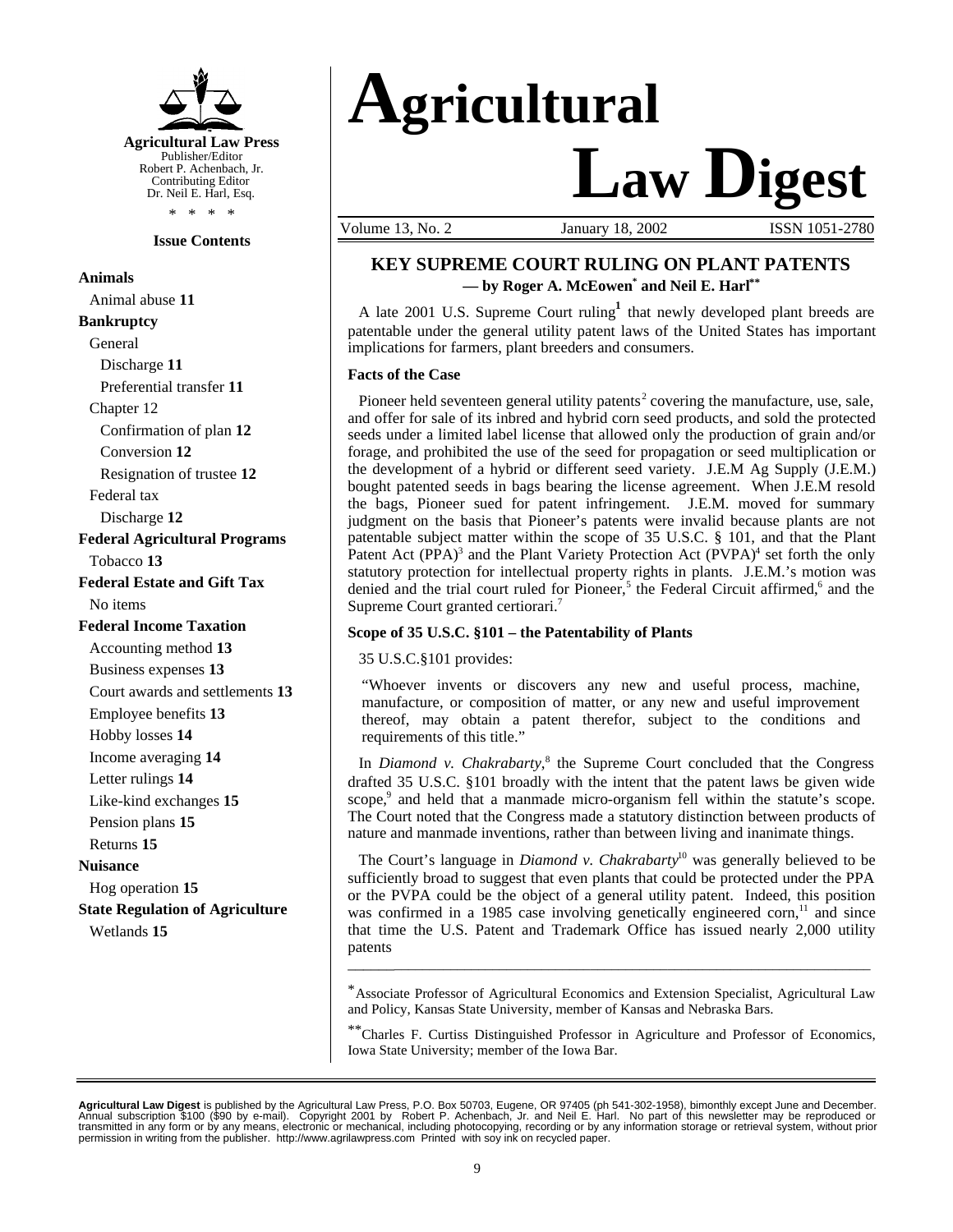for plants, plant parts, and seeds under 35 U.S.C. §101. Consequently, the *Pioneer* Court had no trouble holding that newly developed plant breeds fall within the scope of 35 U.S.C. §101.

#### **Exclusivity of PPA and PVPA**

The crux of J.E.M.'s position was that the Congress, in enacting the PPA and the PVPA, provided the exclusive statutory means for protecting plant life because both Acts are more specific than 35 U.S.C. §101 and thereby carve out plants from utility patent law for special treatment.<sup>12</sup> However, the Court noted that the PPA did not contain any statutory language indicating that the Congress intended the PPA to serve as sole means of protection for asexually reproduced plants. J.E.M. also maintained that the Congress intended the PPA as the sole means of protection for intellectual property rights in plants because existing general utility patent laws (as of 1930) did not allow for patents on plants, and that there would have been no reason to enact the PPA had general utility patent law allowed plant patents. The Court disagreed, reasoning instead that J.E.M.'s argument failed to account for the state of patent law and plant breeding as of 1930, which involved a general presumption that plants were products of nature and were not amenable to the written description requirement of utility patent law. Thus, when the PPA was enacted, the Congress believed that plants were not patentable under utility patent law because they were viewed as living things not amenable to a written description, and not because they could not have been patentable subject matter under 35 U.S.C. §101.<sup>13</sup>

The Court also rejected J.E.M.'s argument that the PVPA was the exclusive mechanism for protecting intellectual property rights in plants. The Court noted that the language of the PVPA did not restrict the scope of patentable subject matter under 35 U.S.C. §101, and did not contain any statement of exclusivity. $14$  The Court took particular note that, at the time of the PVPA's enactment in 1970, the PTO had already issued numerous utility patents for hybrid plant processes, and had assigned utility patents for plants since 1985 with no indication from the Congress that such action was inconsistent with the PVPA or the PPA.

#### **Implications of the Court's Opinion**

In recent years, seed companies have been taking legal action against farmers for saving seed protected by a utility patent. Much of that litigation was on hold pending the Supreme Court's opinion. It is now expected that the litigation will resume and intensify. An important point is that conventional seed as well as genetically modified seed may be patented. *Farmers using such seed do not have the right to save any of the seed for replanting.*

The opinion is also anticipated to further accelerate the amount of germplasm that is held privately rather than in the public domain as seed companies devote additional resources to patent any seed that is economically worth planting, whether genetically modified or conventional. That could have serious ramifications for the breeding programs of public plant breeders. Relatedly, the opinion clears the way for inbred and hybrid seed products developed by public research institutions to be patented consistent with the Bayh-Dole Act of 1980.<sup>15</sup> This could result in public research being directed to a greater extent towards satisfying the desires of the firms that purchase the rights to the patents or otherwise exert pressure on public research, and to a lesser extent towards the desires of farmers and consumers.

The opinion could also lead to increased concentration, now approaching monopoly in some areas, of germplasm in private hands, <sup>16</sup> reduced competition and innovation in plant breeding (including that from public breeding), increased concentration due to small seed companies being unable to find new breeding material, and greater control by the firm holding the patent over the crops grown from patented seed. Consumers may ultimately be negatively impacted by such events.

Clearly, the Congress bears the burden to modify the existing statutory language of 35 U.S.C.§101, the PPA or the PVPA if it is desired that plants not be patentable, or the projected impacts of the Court's opinion be avoided.

#### **FOOTNOTES**

- 1 J.E.M. Ag Supply, Inc. v. Pioneer Hi-Bred International, Inc., 122 S. Ct. 593 (2001).
- 2 The patents were issued under 35 U.S.C. § 101.
- 3 35 U.S.C. §§ 161-164.
- 4 7 U.S.C. § 2321 *et seq*.
- 5 49 U.S.P.Q. 2d (BNA) 1813 (N.D. Iowa 1998).
- 6 200 F.3d 1374 (Fed. Cir. 2000).
- 7 531 U.S. 1143 (2001).
- 8 447 U.S. 303 (1980).
- 9 The trial court in *Pioneer Hi-Bred International, Inc. v. J.E.M. Ag Supply*, *Inc., 49 U.S.P.Q. 2d (BNA) 1813 (N.D. Iowa 1998)*, noted that the text of 35 U.S.C. § 101 has generally been construed liberally to include the diverse range of imaginable and unforeseen technological developments. See also, *In re* Berg*y*, 596 F.2d 952 (C.C.P.A. 1979) (section 101 drafted broadly and in general terms). Also, the Committee reports accompanying the 1952 revisions to the PPA indicate that the Congress intended statutory subject matter to "include anything under the sun that is made by man." S. Rep. No. 82-1979 at 5 (1952). Likewise, in *State Street Bank & Trust Co. v. Signature Financial Group*, *Inc., 149 F.3d 1368 (Fed. Cir. 1998)*, *cert. denied, 525 U.S. 1093 (1999)*, the court noted the Congressional intent that the patent laws be construed liberally when it upheld a patent for a business method that used a mathematical formula.
- $^{10}$  447 U.S. 303 (1980).
- Ex parte Hibberd, 227 U.S.P.Q. (BNA) 443 (Bd. Pat. App. & Interferences 1985) (maize plants within the understood meaning of "manufacture" or "composition of matter" and therefore were within the subject matter of 35 U.S.C. §101; PPA and PVPA enacted out of concern that plants would not qualify for patent protection rather than because Congress thought plants were inherently unpatentable).
- $12$  The point is a critical one. The PPA only protects asexually reproducible plants, and the PVPA, while protecting sexually reproducible plants, contains